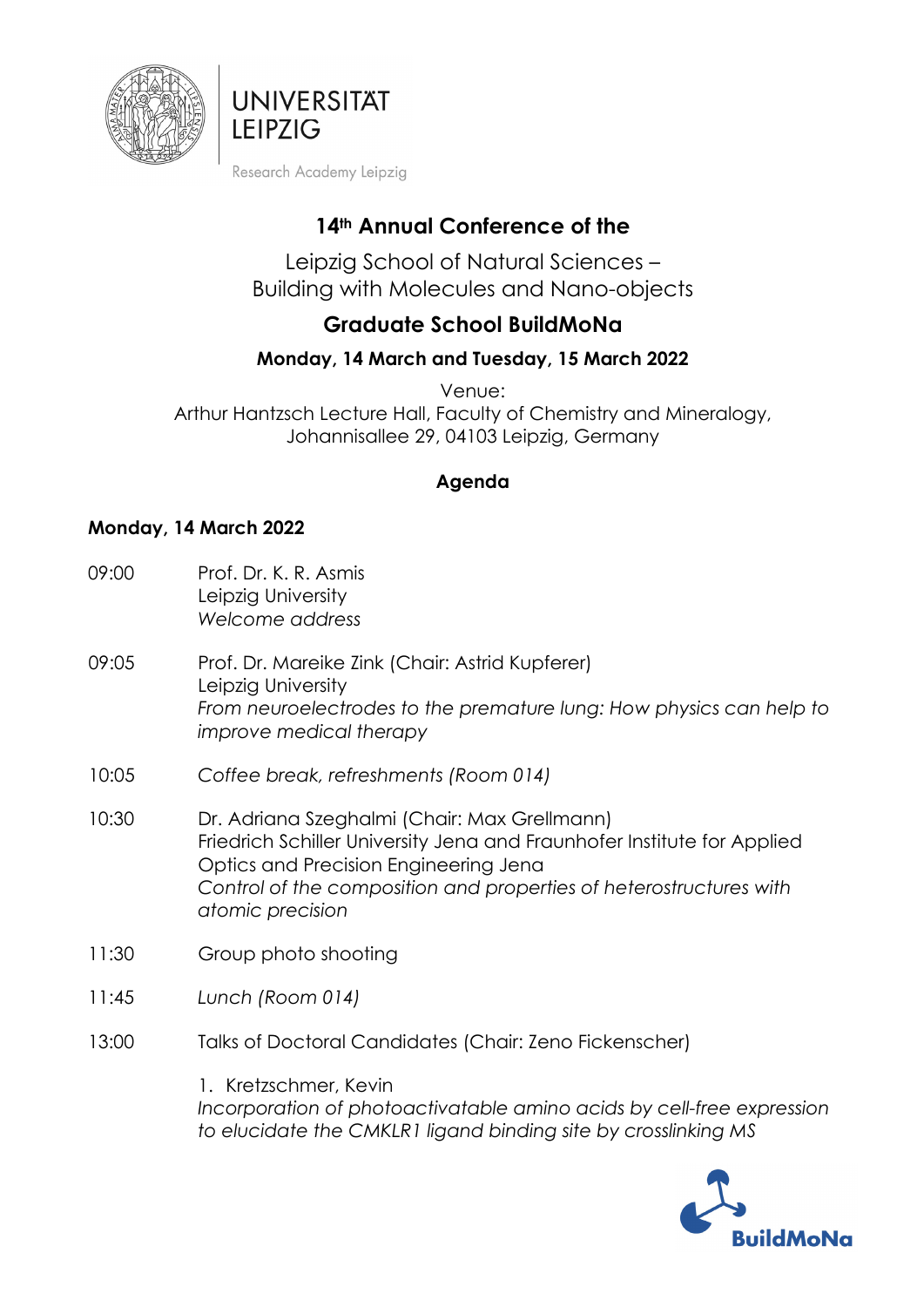

**UNIVERSITAT IFIPZIG** 

Research Academy Leipzig

2. Stockmann, Philipp *Occupy ABCG2 – Reversion of drug resistance* 

3. Stralka, Tillmann *Conduction channels in polycrystalline copper iodide thin films* 

4. Niavarani, Zahra *Estradiol removal by adsorptive microfiltration membrane* 

5. Krüger, Evgeny *Dynamics of exciton-polariton emission in CuI* 

14:15 *Coffee break, refreshments (Room 014)*

#### 14:45 Talks of Doctoral Candidates (Chair: Alice Abend)

6. Lahr, Oliver *A sustainable approach to flexible electronics with amorphous oxide semiconductors* 

7. Dirks, Jan Sebastian *Multifunctional peptide-linker for investigation of enzyme activity* 

8. Ye, Zhuolin *Maximum efficiency of low-dissipation refrigerators at arbitrary cooling power* 

9. Predarska, Ivana *Cisplatin−cyclooxygenase inhibitor conjugates, free and immobilised in mesoporous silica SBA-15, prove highly potent against different breast cancer cell lines* 

10.Riedl, Veronika *Hydrogel microparticle-based biosensor platform for the detection of sulfonamide antibiotics in the environment* 

- 16:00 Ceremony for BuildMoNa Awards 2022
- 16:30 Poster session
- 17:30 Dinner buffet (and continuation of poster session)
- 19:00 Prospective end

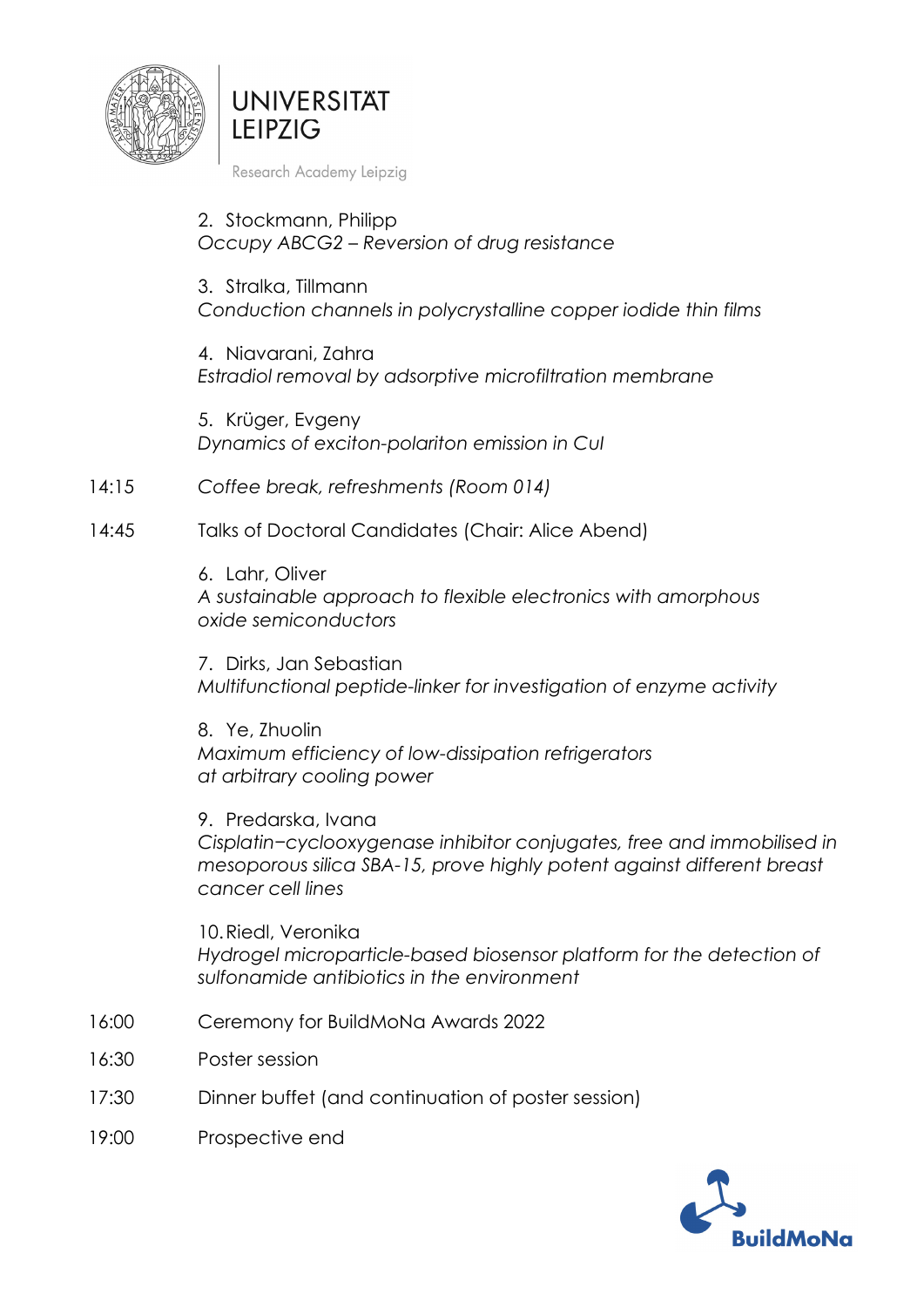



Research Academy Leipzig

## **Tuesday, 15 March 2022**

- 8:15 9:15 PI Meeting
- 9:30 Prof. Dr. Ralf Tonner-Zech (Chair: Max Milewski) Leipzig University *Zero, (one), two and three dimensions of chemical bonding*
- 10:30 *Coffee break, refreshments (Room 014)*
- 11:00 Prof. Dr. Roberto Cerbino (Chair: Fabian Schöppach) University of Vienna *Cellular jamming and unjamming: A physics perspective*
- 12:00 *Lunch (Room 014)*
- 13:00 Talks of Doctoral Candidates (Chair: Patrick Irmisch)

11.Jawkinski, Tanja *Highly crystalline In2S3 thin films epitaxially grown on sapphire substrates: A potential candidate for intermediate band solar cells* 

12.Kazimir, Aleksandr *Tamoxifen-based complexes in the treatment of oestrogen receptor-positive breast cancer* 

13.Bar, Sebastian Michael *Fabrication and physical properties of copper halide thin films* 

14.Issayeva, Dilara *Modification of commercial silicas for enhanced CO2 chemisorption* 

15.Ramazanova, Kyzgaldak *P-chiral phosphine ligands for application in asymmetric homogeneous catalysis* 

16.Abel, Ken Luca *Monolithic hierarchically meso-/macroporous Al2O3 xerogels tuned by post-gelation processes* 

14:30 *Coffee break, refreshments (Room 014)*